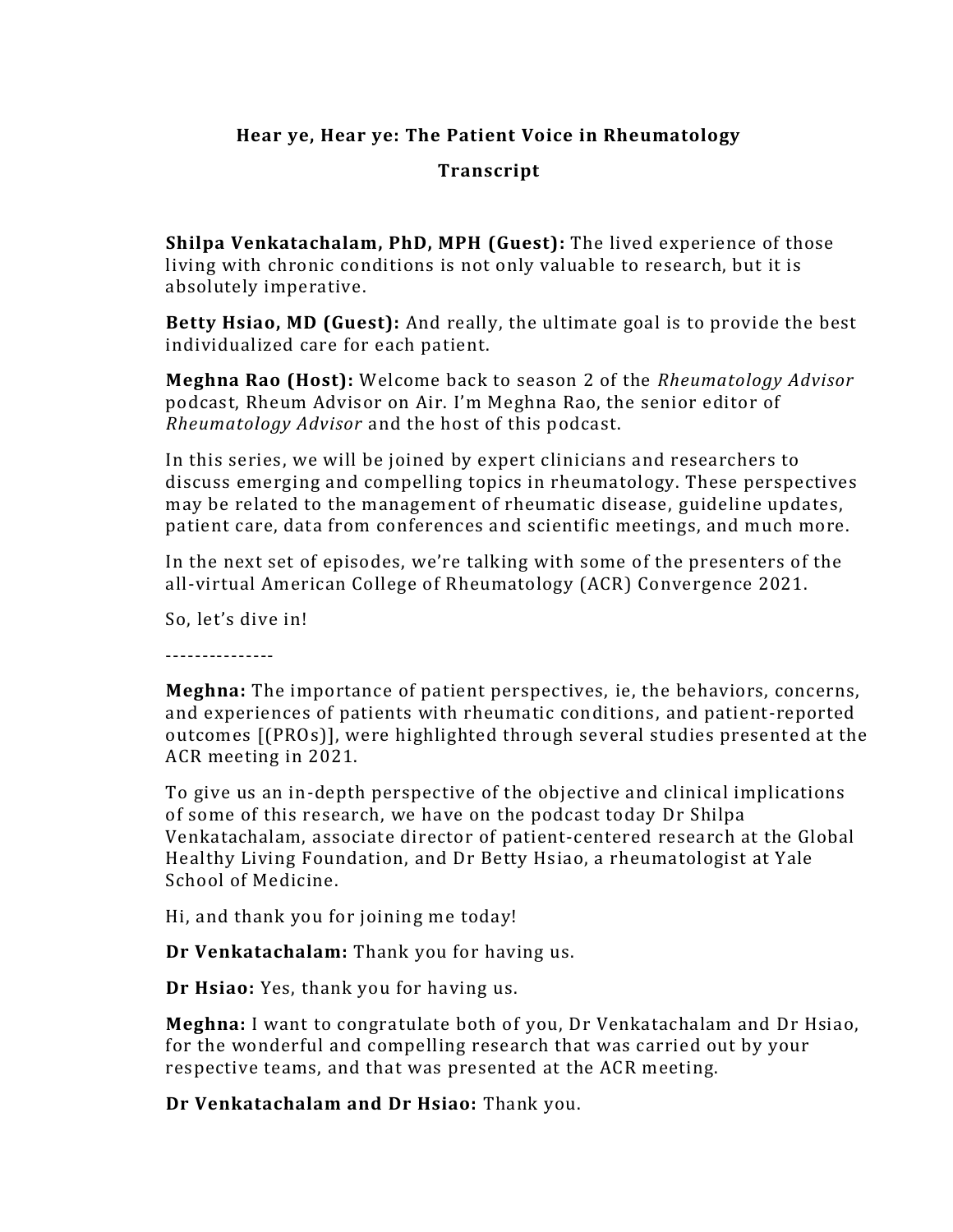**Meghna:** Now drawing our attention, first, to 1 study that caught my eye, and of which you were one of the coauthors, Dr Venkatachalam, and that was the impact of the COVID-19 pandemic in patients with rheumatic disease. Could you maybe provide some highlights [of] what your team of researchers learned and the possible implications of studies like these? Because I think it's an important one, with the pandemic still sort of raging on, right?

**Dr Venkatachalam:** Sure, yes, thank you; that's a very good question.

So, this year at the [ACR] annual meeting, we had the opportunity to present about 9 scientific and 4 patient-perspective abstracts, and many of these had to do with the longitudinal study that we stood up very early on when the pandemic started, called the Autoimmune COVID-19 Project.

So, what happened is when the pandemic started, we very quickly realized that there would be multiple ways in which the pandemic, and at that point this newly emerging virus, would affect our communities, especially the community that we saw with people living with chronic conditions – of which I am one myself; I live with rheumatoid arthritis [(RA)] – many of whom live with inflammatory and autoimmune diseases, specifically.

So, we wanted to track the effects and the consequences of COVID-19, of this emerging virus, both in terms of what impacts it had on physical health, as well as mental health, of the patient community that we serve, including in populations of patients living with multiple sclerosis, arthritis, [Crohn] disease, colitis, and vasculitis, to understand the very unique perspectives of people living with these conditions.

As part of this study, what we did is, we conducted several surveys to try and really understand and gauge things like were people living with these conditions having concerns and what was the impact of those concerns, right? Were they interrupting medications, for example? Many of them [were receiving] immunosuppressive therapeutics. What were the mental health consequences of this newly, back then newly, emerging virus? What was the impact on anxiety and depression? How were communities of people living with these conditions responding to their regular doctor visits?

So, we invited adults from the United States with [RA], psoriatic arthritis [(PsA)], ankylosing spondylitis [(AS)], [and] lupus, and all these are people who are part of our patient-powered research registry that's called ArthritisPower® that now has more than about 35,000 consented adults. We invited people from CreakyJoints, which is our online support community, and we compared patients with different autoimmune conditions who were [receiving] different disease-modifying antirheumatic drugs or DMARDs, as they are called. And we also looked at geographic measures: urban status , income, education, COVID-19 activity in those areas, etc.

As we progressed, more than about 1500 people had participated and we learned a lot of things. For example, we learned that in the early months of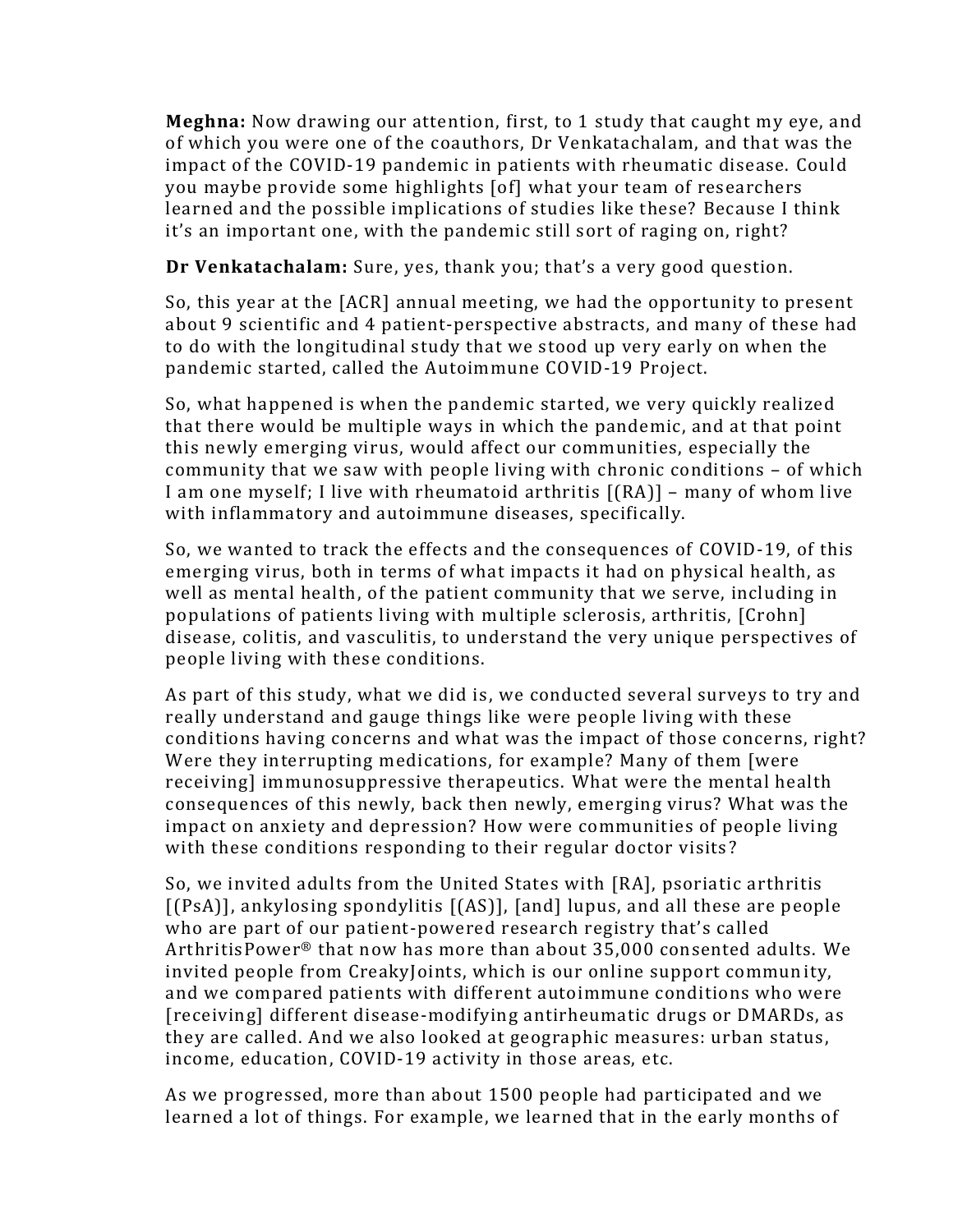the COVID-19 pandemic, patients with RA, PsA, AS, [and] lupus frequently avoided office visits. So, there was a disruption in their regular care and laboratory testing due to fears and concerns. DMARD interruptions, medication interruptions, commonly occurred, and what was really important that we learned was that this occurred sometimes without the advice of a physician, and were associated with socioeconomic status, office visits, disruptions in office visits, [and] telehealth availability, highlighting the need for adequate health care access, and specifically, attention to vulnerable populations during the pandemic.

[I'll] just give you 2 more examples.

## **Meghna:** Sure.

**Dr Venkatachalam:** We also supported another project called the impact of the COVID-19 pandemic on the quality of life of patients with rheumatic conditions. This was a qualitative study; we worked with other researchers, and our purpose was really, again, through qualitative interviews to understand the concerns and behaviors and experiences of adults with rheumatic and autoimmune conditions to evaluate the impact of the COVID-19 pandemic on their quality of life.

We made intentional efforts to amplify the voices of patients who were Black, who were indigenous, [and] people of color. Because if there's anything that COVID-19 has taught us, it is that the underrepresented, people-of-color, [and] marginalized communities [were affected] a great deal more due to several reasons. And so, our commitment was to include their voices, as we do in every research project.

So, we learned that their experiential knowledge of rheumatic disease and [their] treatments varied. A lot of participants perceived themselves to be at higher risk for COVID-19 than the general population.

And then, just 1 last study that I'll bring up here, as an example, is we invited participants of the ArthritisPower research registry to complete PROMIS measures (PROMIS [is] Patient-Reported Outcome Measures). We asked patients to complete measures of physical health, as well as mental health. So, they completed assessments or surveys on physical function, pain, interference, fatigue, sleep, anger, anxiety, depression, and even social health, because that was greatly [affected] by the pandemic.

We got them to participate in these surveys from January 2020 to April 2021, and the findings of these were presented again at the [ACR]'s meeting in 2021, in a poster titled, Changes in Patient-Reported Outcome Scores During the COVID-19 Pandemic. We found that mental health scores varied significantly, particularly during the first US wave of the COVID-19 pandemic, whereas the scores for physical health remained relatively stable.

So, all this taught us and gave us a lot of insights, particularly within the autoimmune community.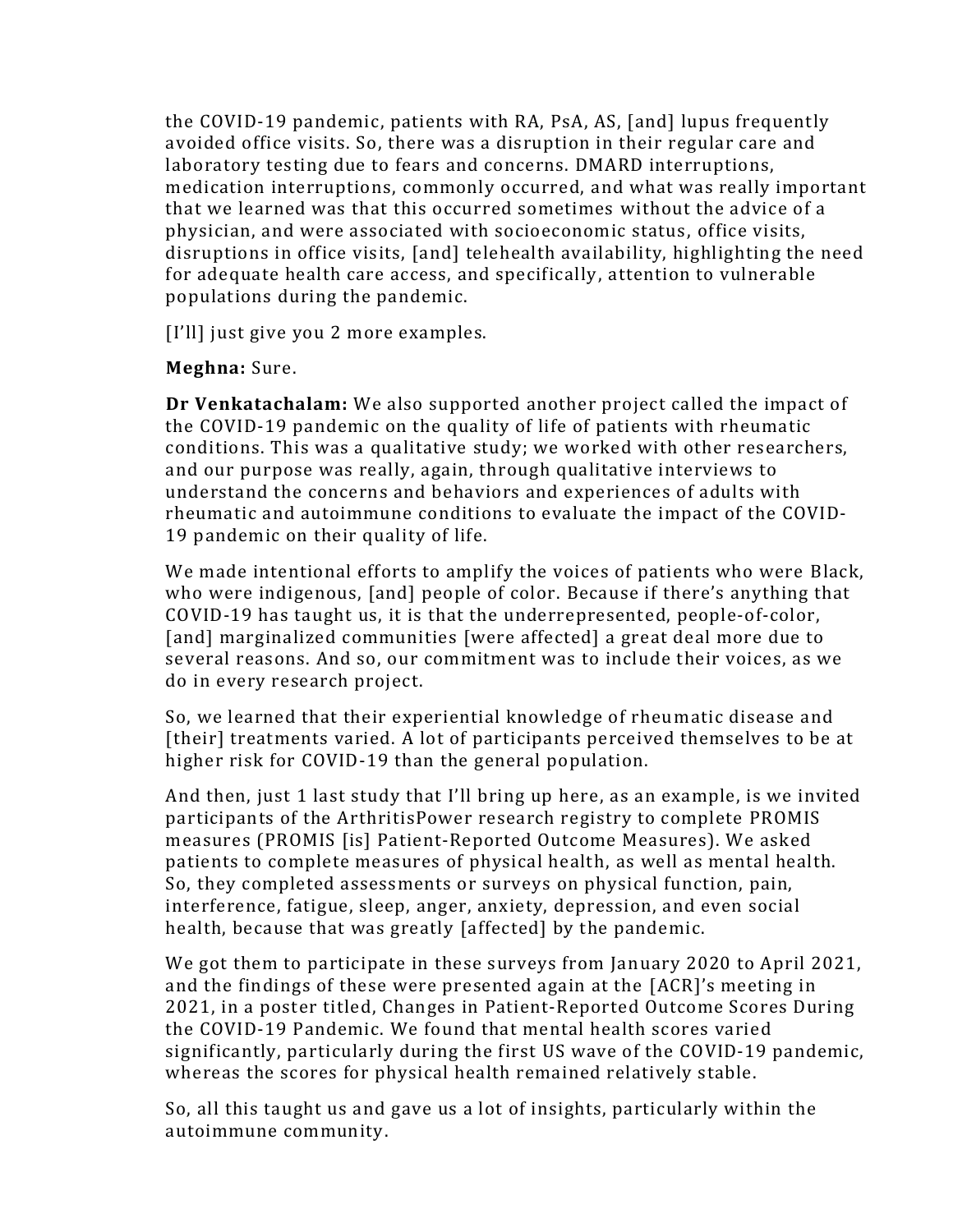**Meghna:** Absolutely. I think that it's so interesting. I know you've been involved in this area of study for almost, obviously, a couple of years now, and I remember speaking with you earlier about the Autoimmune COVID-19 Project as well. So, some excellent work being done there.

Focusing on some of the approaches of these studies that you were talking about, which was in the form of patient interviews, it was noted that the needs and concerns of patients were revealed with the help of the patient interviews. Could you highlight maybe the importance of including the patient voice in research to achieve better outcomes?

**Dr Venkatachalam:** The patient voice is really central to everything we do at Global Healthy Living Foundation, from research to advocacy to education. Based on our studies, and not just this study, but years of research that we've done, we've now begun to understand and we're absolutely certain that the lived experience of those living with chronic conditions is not only valuable to research, but it is absolutely imperative if we are to conduct relevant research; and the key word there is relevant.

Research has to be useful, and it must be useful for those who need it. In this case, it is those who are living with the condition. The pandemic brought significant uncertainty and fear to this community of people who are immunocompromised for several reasons, and so, we have to understand it is our responsibility as researchers to understand not only the fact that this community remains at elevated risks for infection, but how that affects this community, in terms of mental health, in terms of their social interactions, and, of course, in terms of their physical health.

That can only happen when we listen very carefully to the community that we serve and integrate their concerns, their questions, [and] their experiences into research.

We have ways to do this today. We have validated, standardized, scientific tools to do this. We cannot do research in silos anymore if it is to remain relevant.

Now, this is also particularly true in communities that have been underserved historically. In these communities, future research has to [use] tools and resources that underserved communities can *[sic]*. And by doing so, we can bridge that gap between experience of the disease and working toward better and more consistent outcomes.

This is what it really means to make advances today in research. Patients should be full stakeholders, equal partners, from the start of a research project – right from conceptualization of research to actually setting up the instruments, creating the survey tools, to deployment, what is the best way to get patients motivated to participate in research, and then, dissemination, which is really important; because the findings are of no use if you don't share them back with your community. And so this is really the importance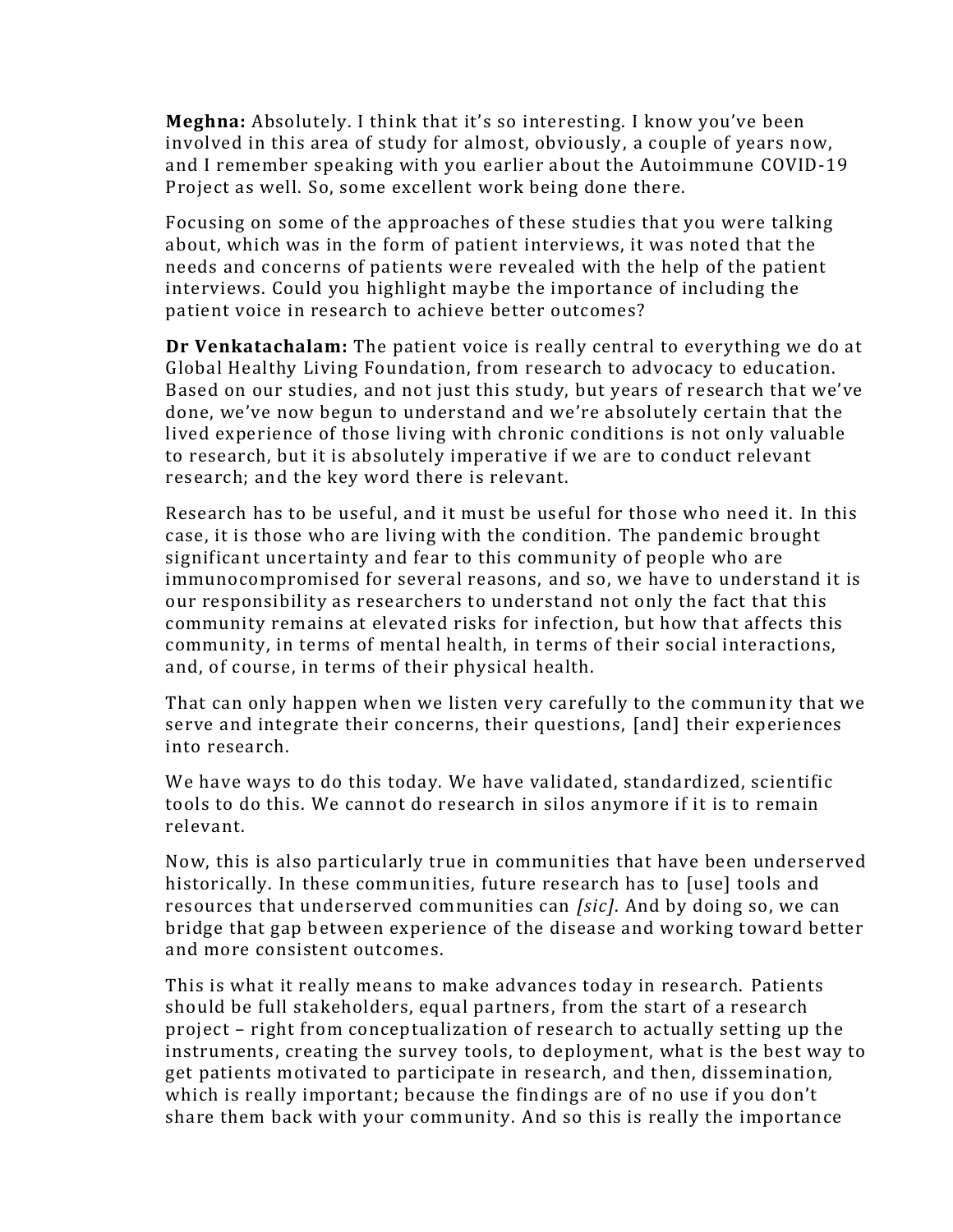and the new landscape now for research, and we have to remain committed to it.

**Meghna:** I absolutely agree, and like you mentioned, this is such a critical area of thinking for research.

Dr Hsiao, I wanted to get your thoughts too. [M]oving on from COVID-19 related research, there was yet another interesting study at the conference, of which you and Dr Venkatachalam are coauthors. Would you be able to describe to us what the mental models approach to risk communication is and how that, sort of, speaks to the value of shared decision-making between patient and provider?

**Dr Hsiao:** Yes, we're very happy to present this research at the annual [ACR] meeting. Our poster was, Rheumatologists and Patients' Mental Models for Treatment of RA Explain Low Rates of Treat-to-Target.

I'd like to start by explaining a little bit of what mental models are. Mental models refer to the networks of knowledge, beliefs, and/or attitudes that develop over time in response to someone's experiences, values, and world views. So, this is an approach that's derived from decision science and it provides a framework to develop tailored communication strategies in order to address critical discrepancies between mental models held by different populations.

So originally, it was actually developed to improve risk communication of environmental hazards, such as injury risk to the lay public. But now the mental models are being applied to improve decision-making health care domains. While it hasn't been really studied in rheumatology, we know that the mental models of patients and rheumatologists – we hypothesize that they were different.

This discrepancy can explain why some patients are hesitant to escalate, even though they're eligible. In fact, fewer than 50% of patients who have RA are treated using a treat-to-target strategy. A lot of the reasons for poor adherence to treat-to-target include discordance between the physicians' and/or patients' perceived disease activity.

In order to improve the treat-to-target rates, this requires developing interventions specifically designed to improve patient decision-making and buy-in to treat-to-target.

So, we used in this study the mental models approach to understand the differences in how rheumatologists and patients approach treatment decisions in RA. In order to develop the mental models we conducted semistructured interviews with both rheumatologists – 14 rheumatologists across the country sampled purposely for their expertise in treating RA – as well as 30 patients to elicit respondent's views regarding treatment decisions, with a focus on treat-to-target. We found several interesting differences.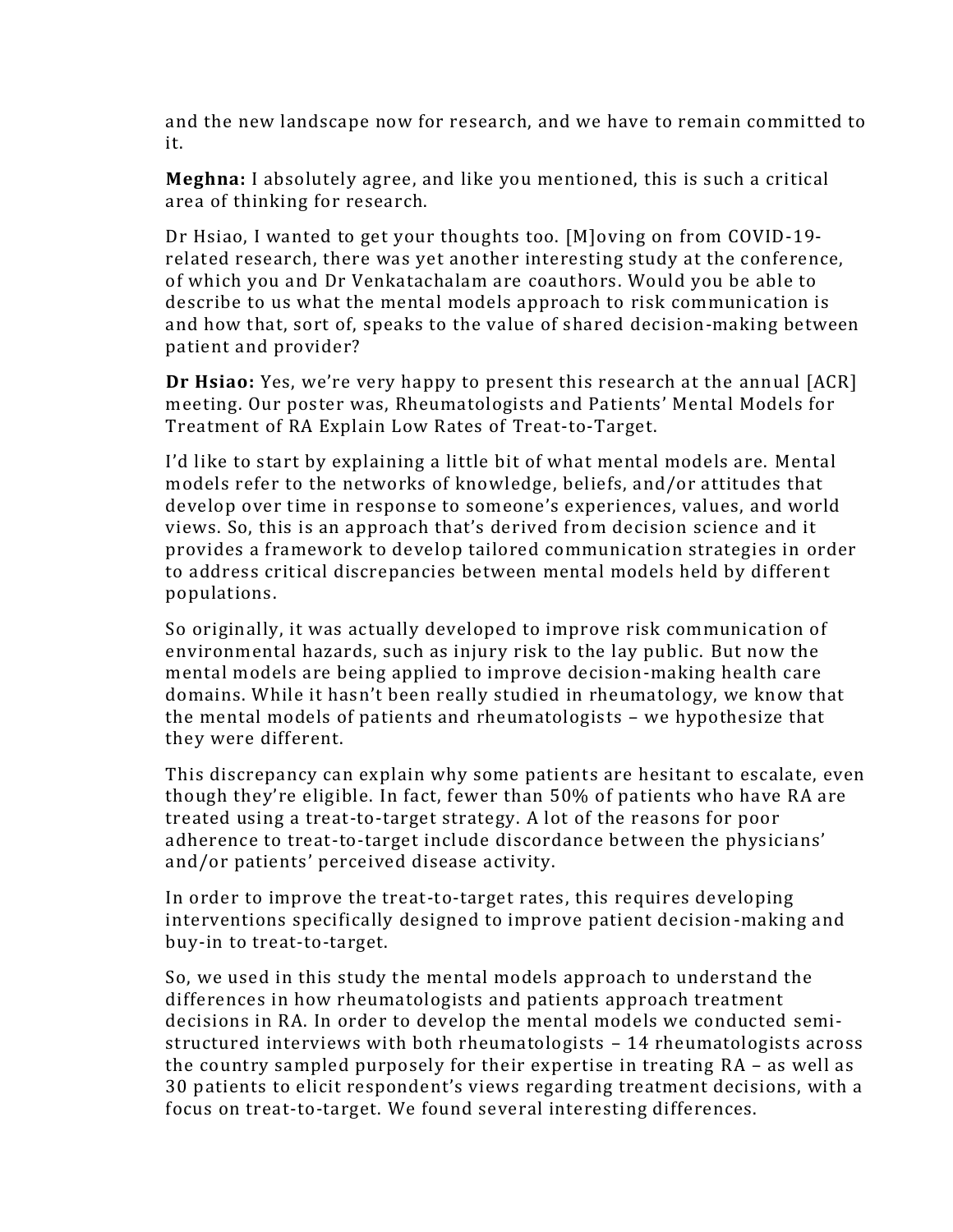The original treat-to-target model is very specific and straightforward – measure disease activity and adjust treatment to achieve or maintain a target. However, based on the other factors, there's a lot of variability in the implementation of treat-to-target. And treatment decision making RA are actually much more complex. So what we found were that there were key discrepancies between the rheumatologists and patient models that were primarily related to differences in how they value tradeoffs.

While both groups considered domains outside of disease activity measurement in the original model, they also considered target setting and risk vs benefit assessments. The importance of the patient-physician relationship and support were also included in both models , but were brought up much more frequently by the patients.

Then there were unique factors that were specific to each model. For example, the physician model stressed the importance of evaluating disease activity over time, as well as the importance of patient adherence, whereas the patients discussed more the impact of chronic disease weariness, medication-related fatigue, the importance of feeling adequately informed, and the stress associated with changing medications.

We know that patients will be less likely to add or change DMARDs if their mental models of RA and its treatment are not consistent with how physicians view treat-to-target.

So, it's really imperative for the physician to understand the patient mental models of RA treatment in order to engage in effective decision-making. The discrepancies we found also we're really able to use as targets to improve patient-physician communication and/or develop interventions to improve communication, and ultimately, uptake of treat-to-target.

**Meghna:** One additional question that I wanted to bring up, and I'd like both of you to weigh in on this, with respect to everything we've already kind of spoken about in some capacity, do you believe that [PROs] or patient perspectives in research at various levels is given enough importance currently owing to the positive outcomes and data that have come out of these types of studies that you both are talking about?

**Dr Hsiao:** You know, while there [are] still barriers in incorporating patient perspectives, there's definitely an increased emphasis in incorporating patient perspectives in research. This is reflective of a move toward more patient-centered medicine, and there's widespread agreement that patients should be involved in the development of clinical practice guidelines.

Having patient panels provide a better understanding of the patient perspective towards treatment and management decisions, and increased knowledge of patient values and preferences that play a very important role in decision-making and adherence. And really, the ultimate goal is to provide the best individualized care for each patient. So, I think that that's crucial.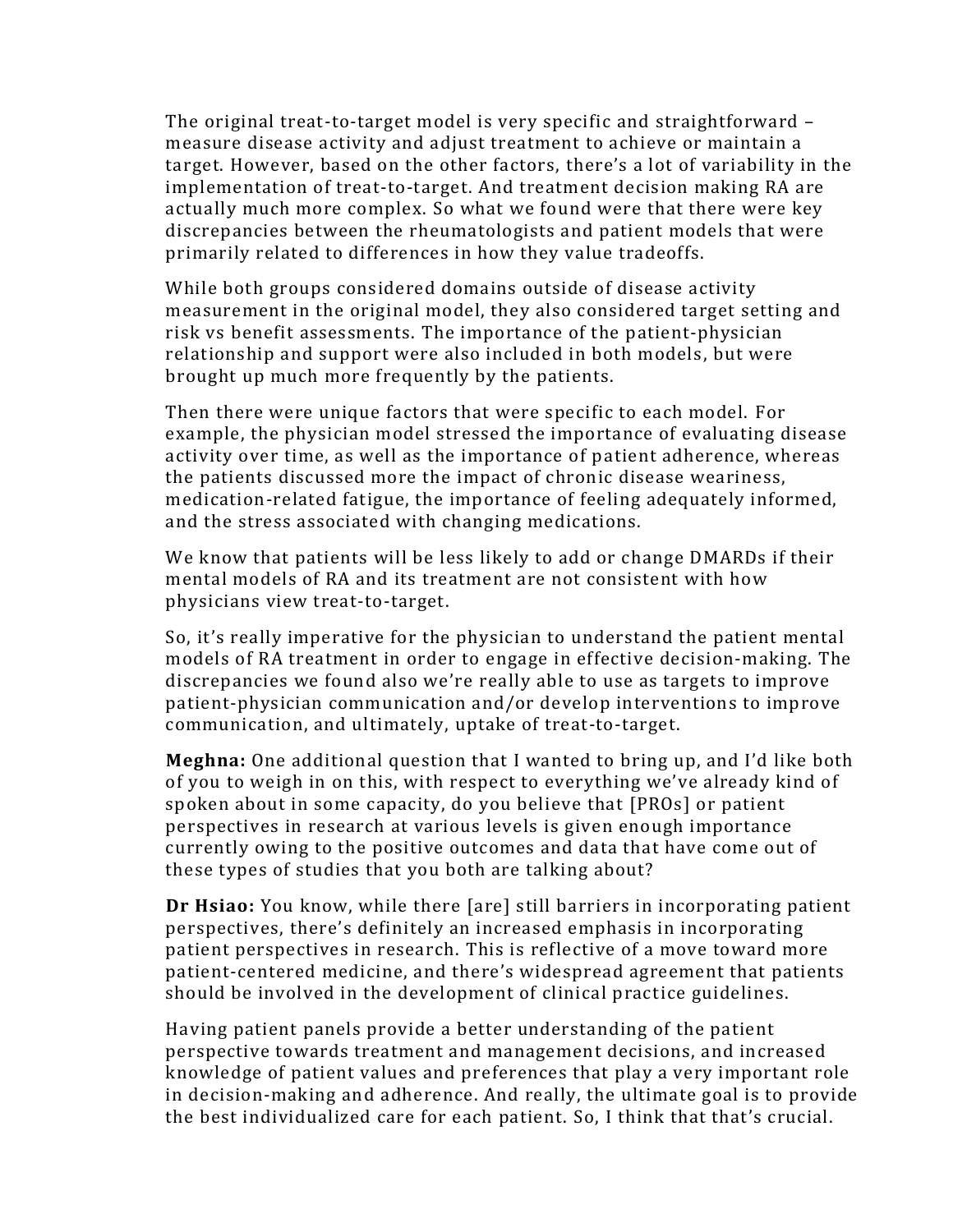A great example of how we've incorporated patient perspectives has been ACR released an updated guideline on the management of RA earlier this year. This includes new recommendations that were agreed upon by a patient panel, as well as a separate voting panel, [which] comprised both clinicians and 2 patients from the patient panel. Overall there was really agreement between both the voting panel and the patient panel; members of the voting panel agreed with the patient panel on direction and strength of everything, except for 2 recommendations where patients expressed – 2 examples – favor of initial treatment with combination DMARDs over just using monotherapy with methotrexate because patients had placed a greater value on the incremental benefits associated with combination therapy compared with the clinicians. Patients also expressed a preference for discontinuation of DMARDs over the physicians' preference of dose reduction whenever possible, because clinicians valued dose reduction to prevent flares.

So really, this really highlights the importance of using a shared decision making approach in RA, and I think it's very important that the patient perspectives are being included in guidelines because this makes a huge impact on clinical practice.

**Dr Venkatachalam:** Dr Hsiao made some really great points and [I] have just a few things to add.

So, I'll start off by saying yes and no. This is a new paradigm of research – patient-centered research is a new paradigm of research – and so it's pivotal for us to constantly integrate the patient voice using validated measures like PROs into research.

We are lucky to be able to partner with top arthritis [researchers] like Dr Hsiao to make sure that research is patient-centered and patient-centric.

The [ACR] does this too, and Dr Hsiao referred to RA treatment guidelines of which we were a part of. So I sat on the voting committee with the ACR with 13 other rheumatologists. And again, there you see how patient-centered research, how the patient voice, is prioritized as well.

So, this is happening more and more in the landscape. IRBs, for example, Institutional Review Boards, this is all very new to them. They're still, sort of, trying to understand how to work with organizations like ours, ArthritisPower, for example, when we go to them with a patient-centered research protocol, because it does involve a very different way of doing research.

Once we begin to understand and make sure that we do this in every research project, I think this will gain more and more momentum. But I think overall we're doing a good job right now in beginning to at least change that landscape of research, where we are beginning to integrate the patient voice through tools like PROs and patient-powered registries.

**Meghna:** Absolutely. I think those are some wonderful insights, Dr